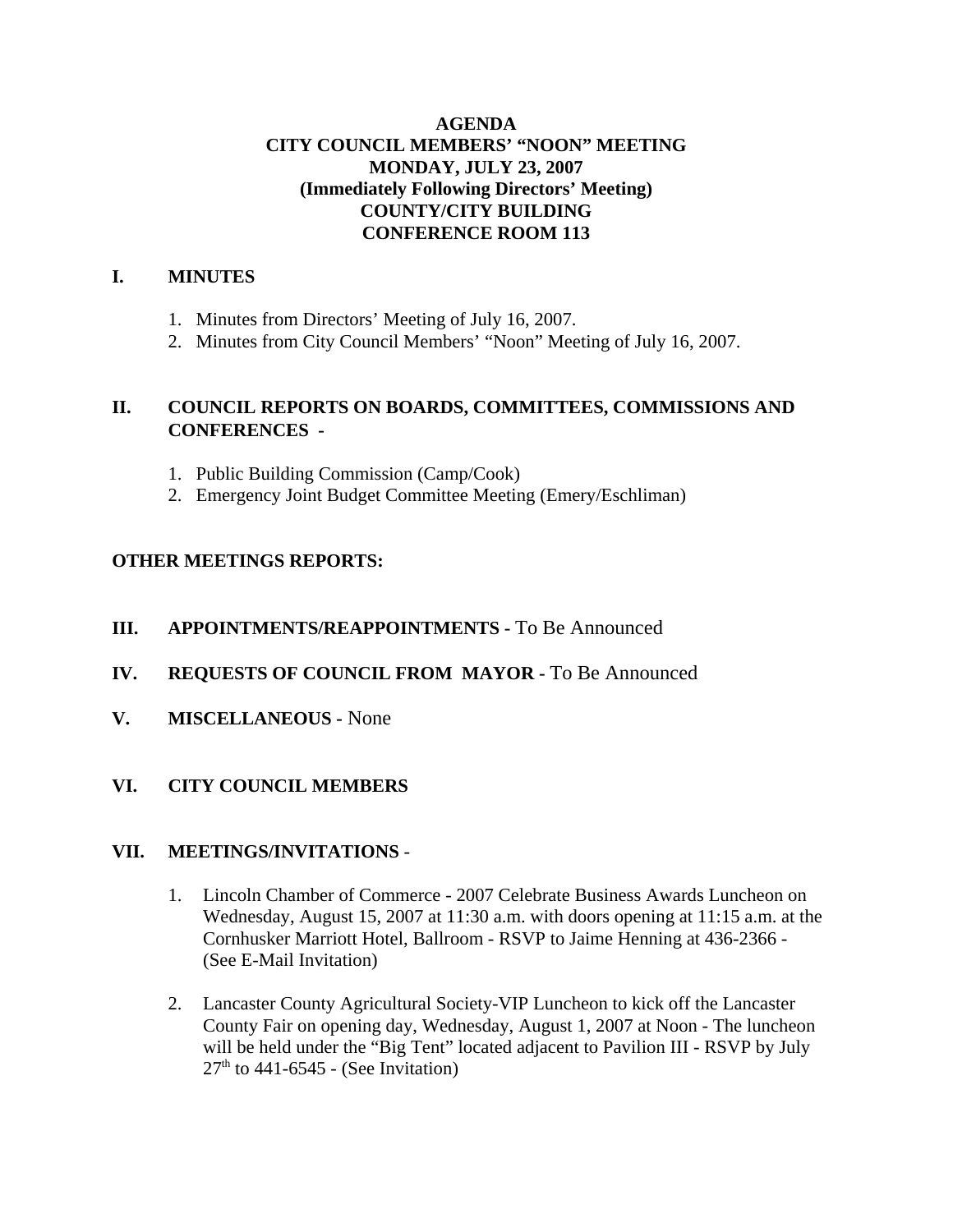3. Lincoln Electric System invites you to a celebration to commemorate the successful completion of the Council Bluffs #4 Power Plant Project on Tuesday, August 7, 2007 - LES will provide transportation to the Council Bluffs facility from LES' Walter A. Canney Service Center at 2620 Fairfield. Arrive at our Service Center at approximately 7:20 a.m.. The transportation service will be scheduled to leave at 7:30 a.m. The event will begin at 9:00 a.m. and we plan to be back in Lincoln by approximately 1:30 p.m. - Please RSVP by July  $27<sup>th</sup>$  - (See Invitation)

#### **VIII. ADJOURNMENT**

ca072307/ tjg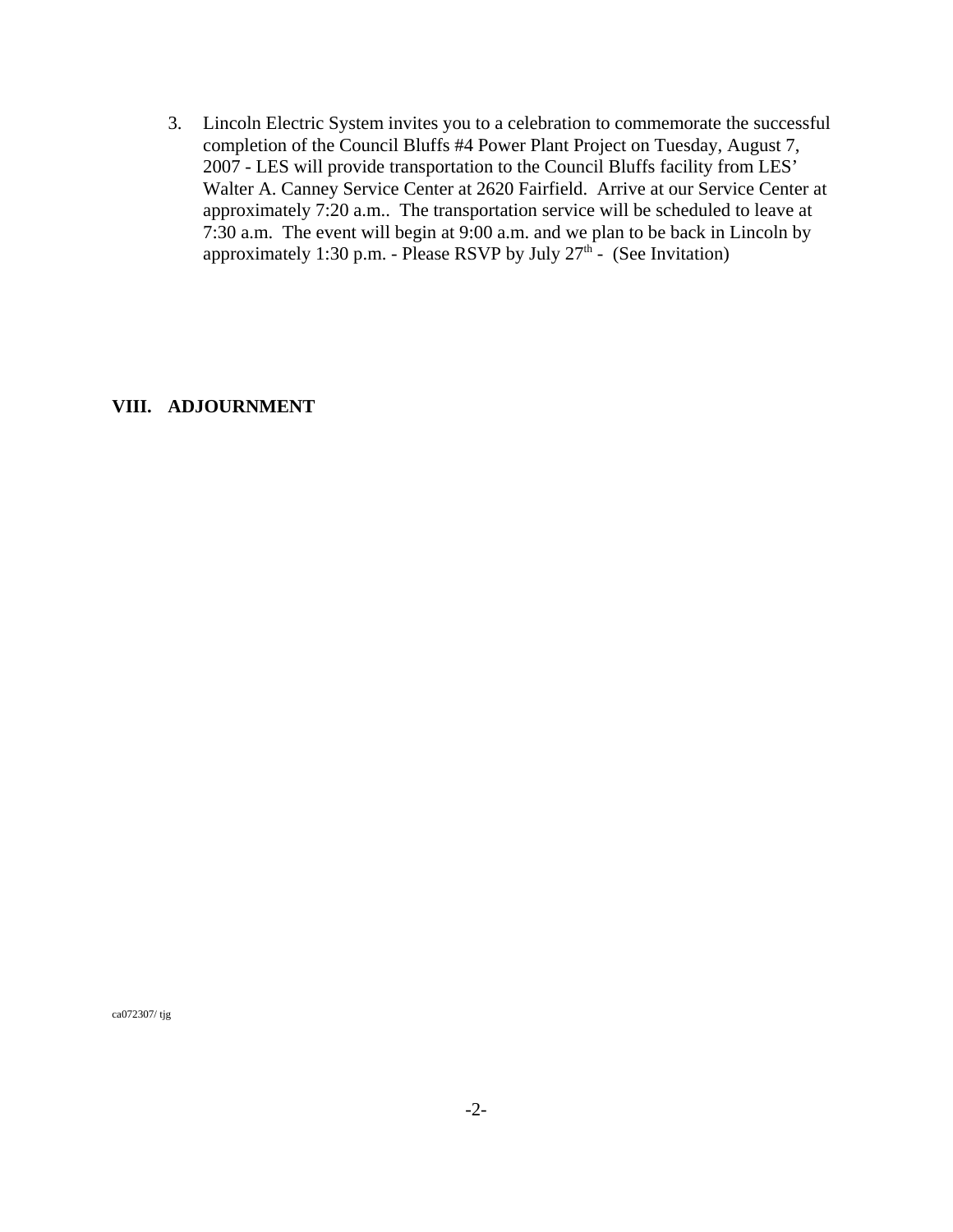# **CITY COUNCIL MEMBERS' "NOON" MEETING MINUTES MONDAY, JULY 23, 2007**

**Members Present:** Dan Marvin, Chair (11:09 am); Robin Eschliman, Vice-Chair; Jon Camp (11:18 am); Jonathan Cook; Doug Emery; John Spatz and Ken Svoboda.

**Others Attending:** Mayor Chris Beutler, City Attorney Dana Roper, Karl Fredrickson, Public Works and Utilities Director, Nicole Fleck-Tooze, Special Projects Administrator, Public Works and Utilities; Don Taute, Personnel Director; Larry Williams, Commission on Human Rights; Marvin Krout, Planning Director; Trish Owen, Mayoral Aide; Denise Pearce, Mayoral Aide; Rick Hoppe, Administrative Aide to the Mayor; Bruce Dart, Lincoln-Lancaster County Health Department Director; Police Chief Tom Casady; Mary Meyer, City/County Clerk; and other interested parties.

The Nebraska Open Meetings Act posted on the rear wall of Conference Room 113.

Vice-Chairman Eschliman convened the meeting at 11:20 am.

#### **I. MINUTES**

- 1. Minutes from Directors' Meeting of July 16, 2007.
- 2. Minutes from City Council Members' "Noon" Meeting of July 16, 2007.

Marvin called for approval of above Directors and Noon Meeting minutes of July 16, 2007. With no corrections or discussion the minutes were approved by acclamation.

# **II. COUNCIL REPORTS ON BOARDS, COMMITTEES, COMMISSIONS AND CONFERENCES**

# **a) Public Building Commission (Camp/Cook)**

Cook reported the PBC discussed:

- 1) Finishing the Health Department by fiscal year end, with all change orders completed;
- 2) At Court House Plaza, a door was mistakenly removed and now being replaced;
- 3) Juvenile Court Status. Discussed moving the new Juvenile Court Judge to the Referee's Court, with the Referee's Court to a spare room/storage space. District Court will require another Judge in a few years, and discussed putting a connector between the buildings but because of the District Court's need for a new Judge may not work as a long term plan.
	- I. If the jail was further along, might be able to use part of the jail for new court room space;
	- ii. Not a good plan for long term, but in the short term will not do anything. Do have a problem as the needs of the judicial system keep growing.
- 4) Made the west deck non-smoking policy official, and have picked out a picnic table;
- 5) Decided to keep the policy regarding government only publications in the building;
- 6) Not allowing vendor programs from non-profit, which would compete with the deli; and
- 7) Maintenance of door to Council Chambers.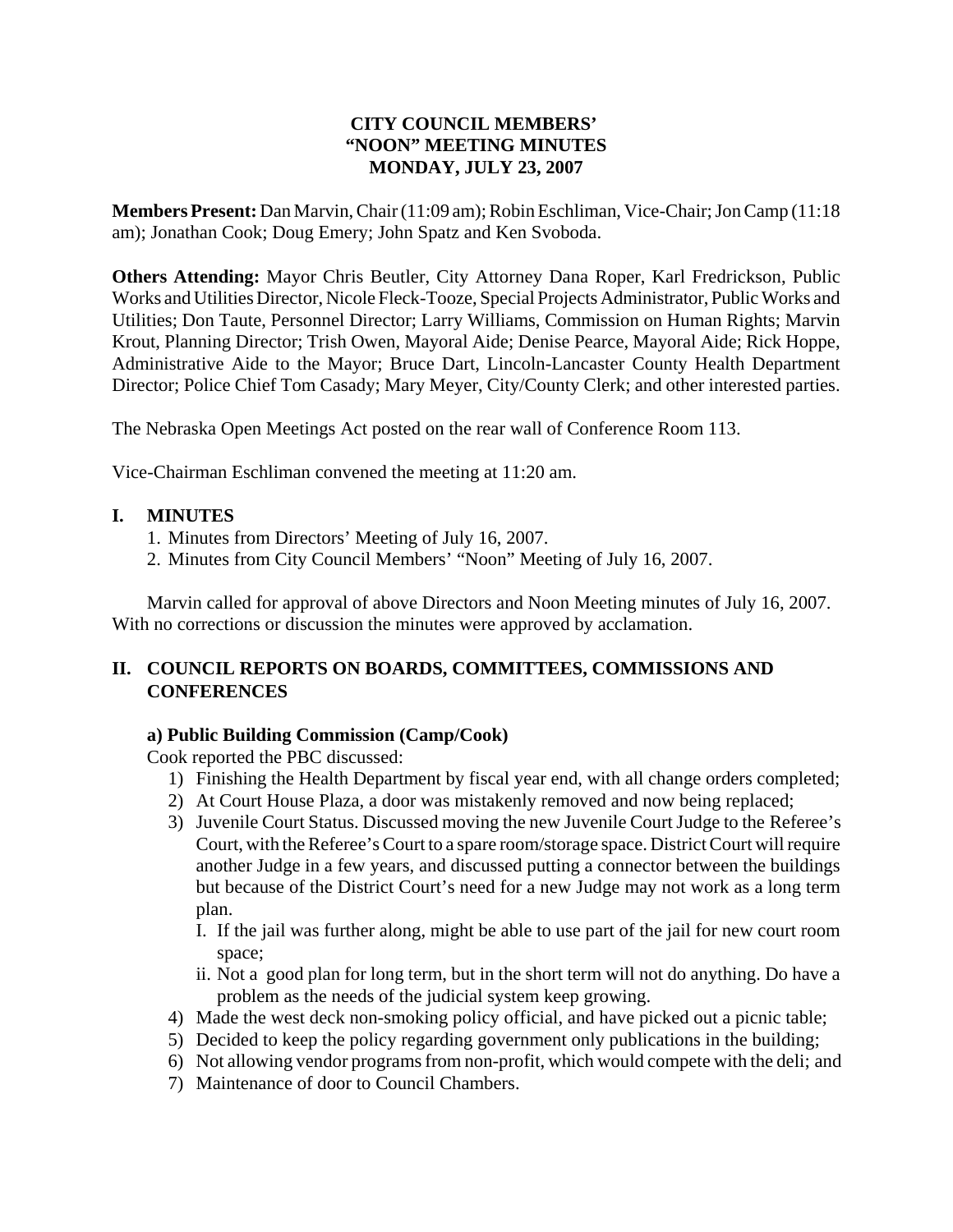#### **b) Emergency Joint Budget Committee Meeting (Emery/Eschliman)**

Eschliman stated this is a carry over from last week. Emery added he did report last week with the conclusion being an agreement through Boesch to reduce the overall another \$30,000. There will be a regular JBC meeting this Friday.

#### **OTHER MEETINGS REPORTS:**

#### **III. APPOINTMENTS/REAPPOINTMENTS**

Pearce stated there is a large backlog, dating back to January, with numerous positions to fill. Mayor Beutler will be studying the list this weekend and will have a list for Council next week.

#### **IV. REQUESTS OF COUNCIL FROM MAYOR**

Hoppe stated nothing at this time.

Pearce said regarding the City Auditor received a draft Friday afternoon, reviewed over the weekend, and will meet with the Mayor today. There are a few changes he would like to make and should have back from Legal by the end of today and will deliver to Council tomorrow.

#### **V. MISCELLANEOUS**

Marvin stated he brings his apologies to the Council regarding the LES meeting/luncheon, the information did not make it into his palm, and he did not make the luncheon, but will get another invitation in the future. Again, think it's important to understand the process LES is going through and will let everyone know of the new date.

#### **VI. CITY COUNCIL MEMBERS**

| Camp - | Nothing |
|--------|---------|
|--------|---------|

- **Cook**  Nothing
- **Emery**  Nothing
- **Eschliman**  Eschliman said she was probably the most outspoken at the budget meeting regarding the way in which we use roads money, and also had a good discussion on Thursday. Want to offer to get together with the Mayor, and staff, if they would like an explanation of what was said, and maybe we should open up to other members.
- **Marvin** Nothing
- **Spatz**  Stated at this morning's budget session understand Hubka will put all